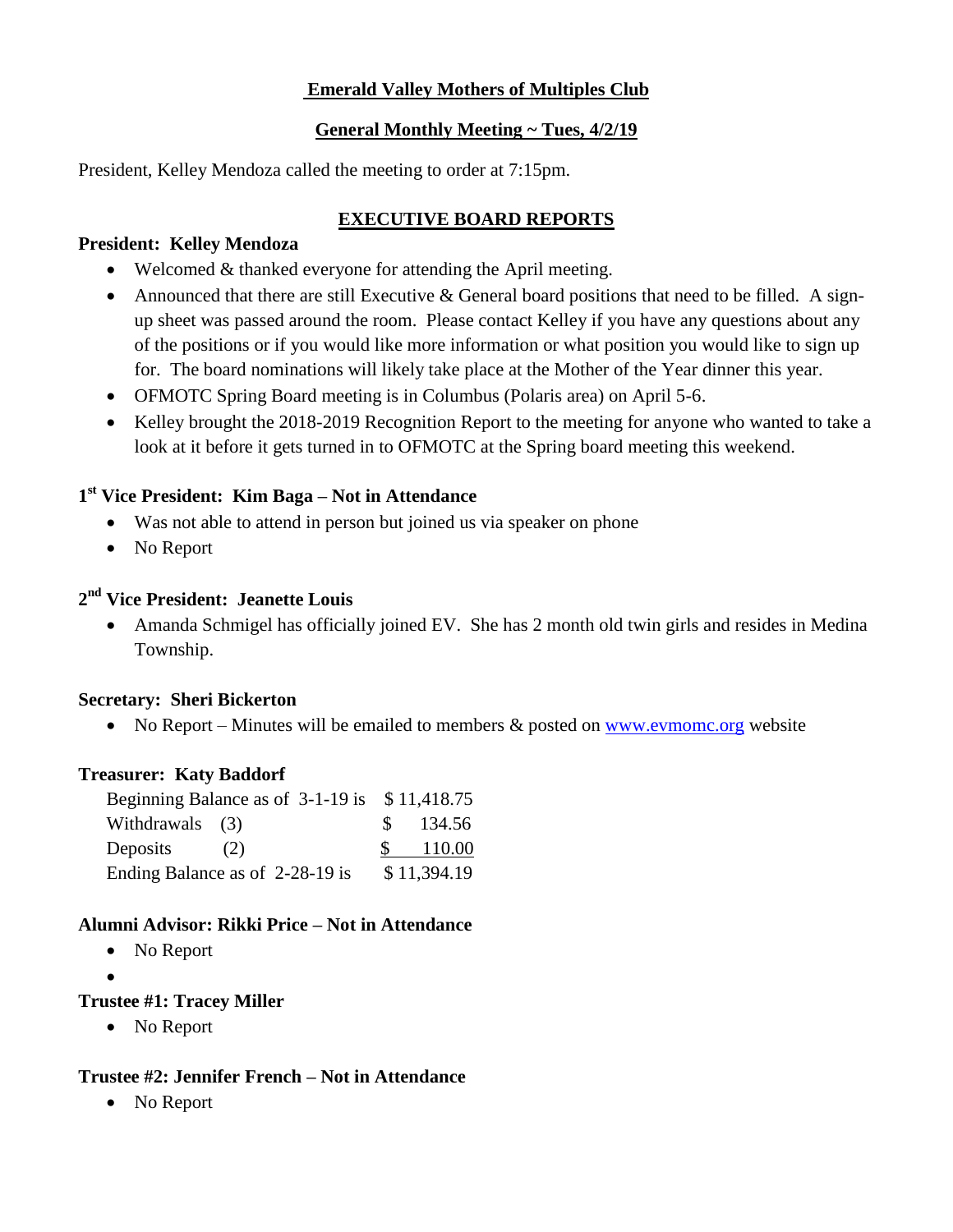# **GENERAL BOARD COMMITTEE REPORTS**

### **Fundraising Primary - None**

#### **Fundraising Secondary - Kelley St. Clair**

• No Report

#### **Historian: Kim DeGross - Not in Attendance**

 Please continue to send pictures of your kids/families to Kim to be used in the End of Year slideshow and memory book that she is compiling for Emerald Valley.

#### **March of Dimes: Katy Baddorf**

- March of Dimes walk is Sat, May 11, 2019 on the East Bank of the Flats.
- This is a NEW LOCATION from last year.
- Reported that 22 members/families attended the Monsters Hockey fundraiser game on Sat, March 23<sup>rd</sup> at 7pm. \$110 was raised for team Emerald Valley fundraising due to the \$5 donation for each ticket that was purchased.
- Christine Caudill mentioned that there is an Autism walk in June.

## **Mentoring: Jeanette Louis**

• No report

## **Mother of the Year: Katy Baddorf**

- MOY nominations have been sent to Toledo Mothers of Twins Club for judging.
- Katy gave a real life look at what it really means to be Mother of the Year. Explaining it could be one whose house is always immaculately clean or one who shoves everything in a closet before guests arrive! Could be one who prepares a gourmet dinner or one who whips up chicken nuggets! Could be one who thrives on Pinterest ideas or one who creates last minute masterpieces based on materials on hand at midnight!
- The five nominees are: Christine Caudill 10 yr. member; Jeanette Louis 4 yr. member; Kelley Mendoza – 7 yr. member; Kelley St.Clair – 5 yr. member; and Angie Davis – 9 yr. member
- Katy read the write up for each nominee, presented them with flowers & had their picture taken.
- The MOY dinner and crowning event of Emerald Valley's Mother of the Year will take place at Matteos in Olmstead Falls in place of our May meeting.
- MOY dinner/event will begin at 6:30pm on May 7th.
- The cost is \$10 and is due by April 30. A sign-up sheet was passed around the room.
- Payments can still be mailed to Emerald Valley, PO Box 30433, Cleveland, OH 44130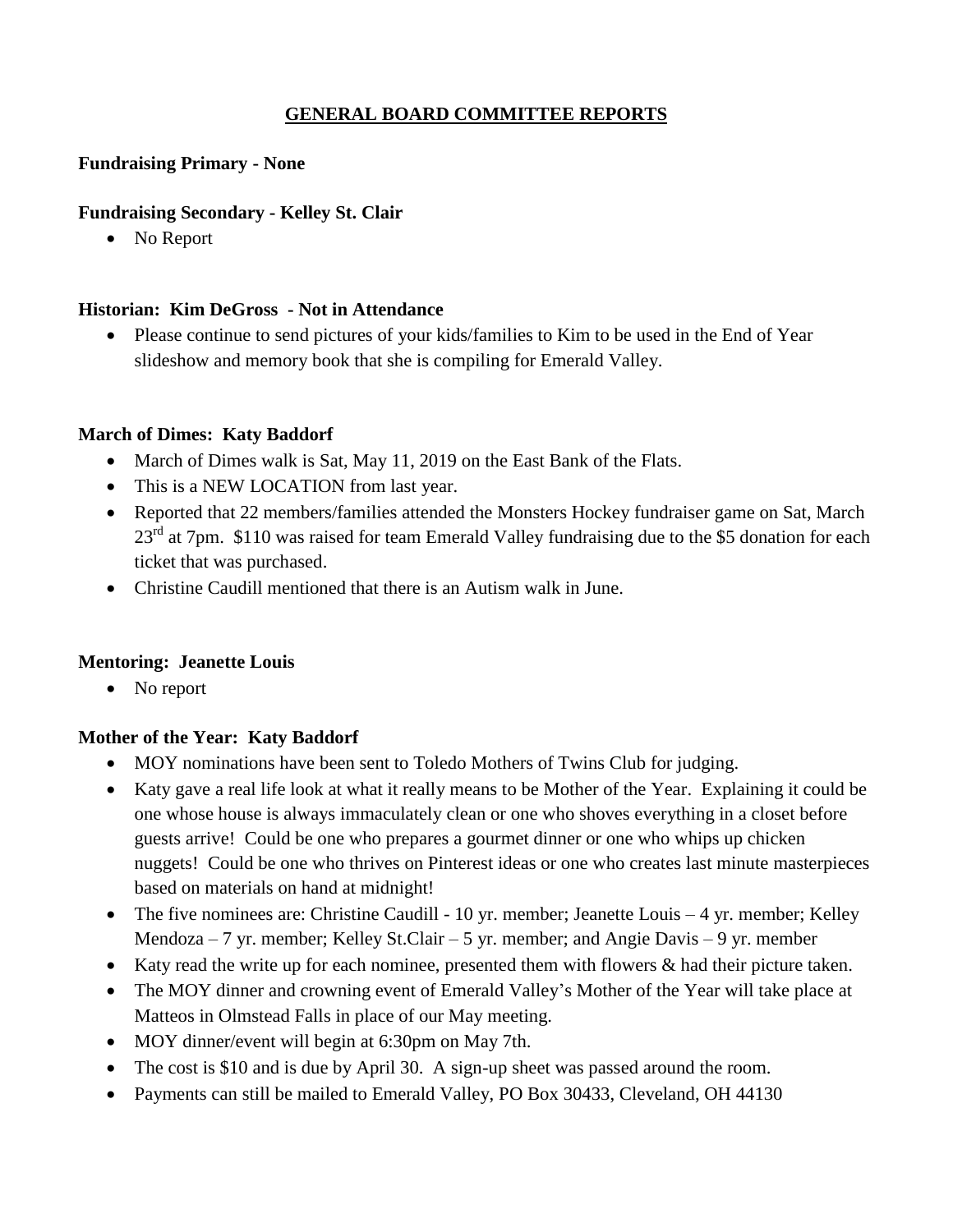## **Newsletter: Kim DeGross – Not in Attendance**

• Please submit newsletter articles and the social calendar/ events to Kim by the  $20<sup>th</sup>$  of each month.

# .**Parties: Courtney Gall – Not in Attendance – via Kelley Mendoza**

- The Spring party for EV will be on Sat. 4/13/19 from 3-5pm at the Strongsville Rec Center
- We can swim, play in the gym and use the party room for the duration of the party. The party room is available to use a half hour earlier than the party so you can get in, get settled and socialize before the pool/gym.
- You are welcome to bring snacks/drinks for your family.
- EV will pay for 2 adults and your multiples. The Rec requires 1 adult for each child under 3 yrs.
- Additional cost for siblings/family members: 0-3yrs are Free ; 4-6yrs is \$2 ; 7yrs and up is \$3

# **Philanthropic: Christine Mazzeo – Not in Attendance – via Kelley Mendoza**

- Kelley sent a Facebook post to our members only Facebook page announcing that we are collecting new or gently used books to be donated to Kids Book Bank, a non-profit organization in Cleveland that provides books to low income families and schools. There are several Book Drop locations throughout Northeast Ohio.
- Kelley thanked those who brought books to the meeting and also announced that books can be brought to the Spring party or to the May dinner for anyone that wishes to donate.

# **Publicity: Rikki Price and Megan Perkins – Not in attendance**

**No Report**

## **Social/Playgroups/School-Age: all board and chairs –**

 Member Appreciation night will be held at the Strongsville Brew Garden, 16555 South Park Center, on Tuesday, 4/16/19, at 6pm. Emerald Valley will provide appetizers.

## **Special Needs: Christine Caudill**

 Announced that H-Bomb Ties is donating \$1 for every tie sold during Autism Awareness month. Visit [www.hbombties.com](http://www.hbombties.com/) for more information and/or to donate.

# **Sunshine: Angie Davis**

- Kelley Mendoza thanked everyone for the well wishes and prayers for her dad. She gave an update on her father's non-operable Stage 4 Pancreatic Cancer. He is scheduled for surgery on Thursday, 4/4/19. Please continue to keep him in your prayers.
- Kelley also had a recent surgery and is recovering well.
- Kim Baga, EV  $1^{st}$  VP, is home sick but joined the meeting via speaker phone.
- Kelley St.Clair twisted her back but is getting around slowly but surely.